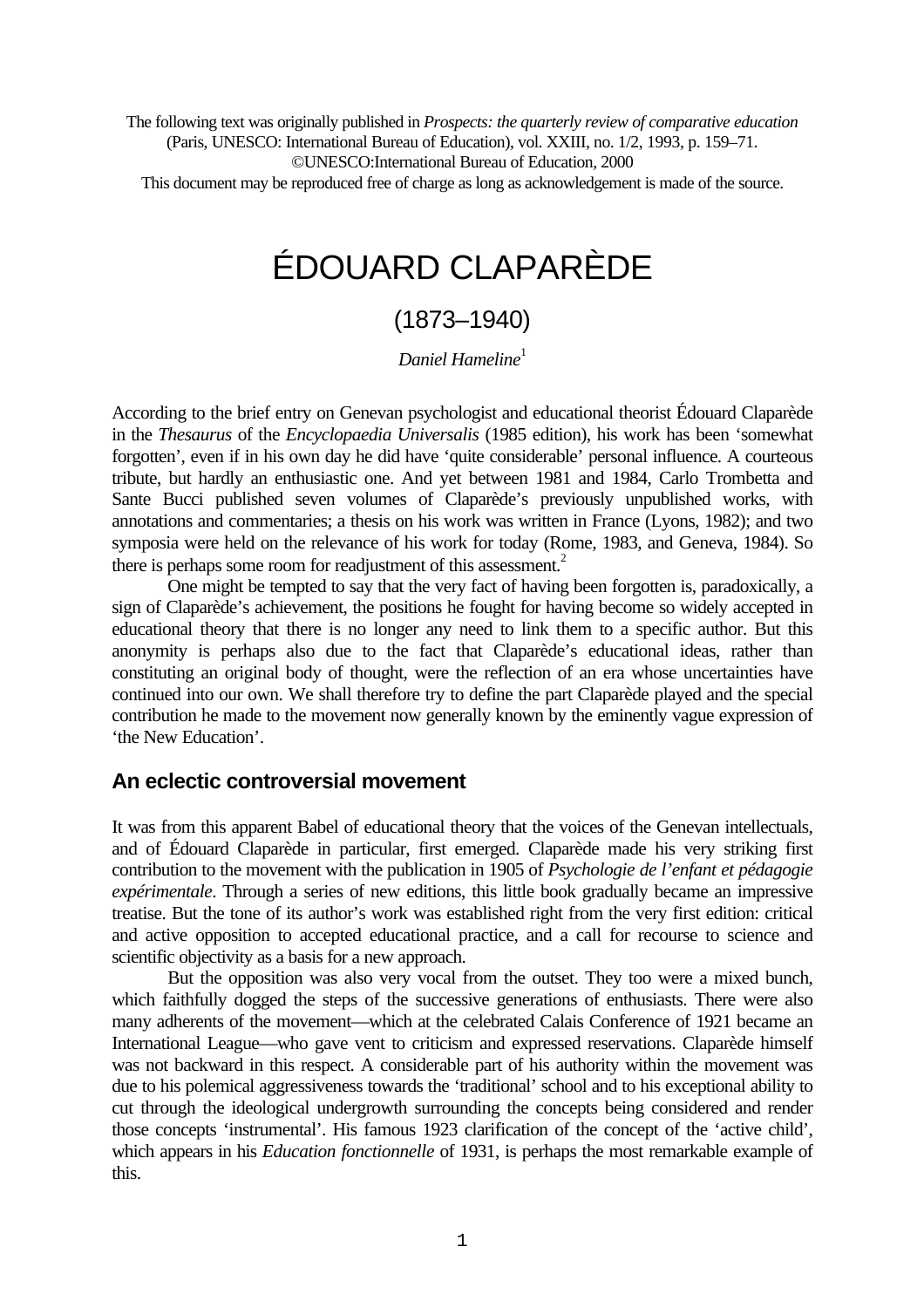One might have thought at the time of the great leap forward in school education after the Second World War, and particularly during the major campaigns led by UNESCO during the 1950s and 1960s, that the educational tenets dear to Claparède had become irrevocably part of modern school education. But it is interesting to note that today, concepts of which Claparède was one of the main advocates are being called into question once more, in a vigorous, self-assured way and in a number of different quarters. Those concepts are being analysed, not so much as the result of a rational, reasonable approach to the phenomenon of education, but rather as the continuation of a mystificatory ideology which can be relied on, above all, to lead education policies into blind alleys.

This radical challenge is expressed, though in very different ways, by such writers as Neil Postman in the United States<sup>3</sup> and Jean-Claude Milner in France;<sup>4</sup> Carlos Lerena<sup>5</sup> adopts the tone of a pamphleteer as he tries to identify the 'convergences' that are reflected in the discourse and work of the major international organizations:

Contemporary mankind was produced in a positivist, totalitarian temple in whose pulpit the most effective preachers were the 'soft' followers of Rousseau, not the tough Comtians. Or, to be more precise, the most successful sermon was that of the 'childish childhood' theorists, the gospel that of psychologism and the cult one of interpersonal relationships. [...] It was a sermon of Socratism and self-education [...] leading to a counter-sermon from the evangelists of that de-activated bomb which is deschooling, and so on, until we come to UNESCO's technical discourse on lifelong education. All this leads us to see Rousseau's hand in the building of this positivist, Comtian temple—Rousseau to whom the line always goes back, as to Kant.

That diatribe certainly gives food for thought, although its virulence detracts from its credibility before one even starts to examine it. And it makes today's renewed interest in Claparède singularly relevant. For in a sense his principle of a 'scientific' understanding of human affairs was indeed a continuation of the positivist approach. Yet it was Rousseau's patronage he chose for the founding of the Institute of Educational Sciences that was to give Geneva its worldwide reputation, and Rousseau whom he named as the precursor of his own functionalist conception of childhood.<sup>6</sup> An effective childhood theorist, was Claparède one of the high priests of a pedagogy of childishness? Upholding the primacy of psychology, was this herald of the 'Copernican revolution' that makes the active child the centre around which the teaching-learning process revolves a zealot preacher of the 'psychologist' gospel?<sup>7</sup>

## **A citizen of Geneva**

Édouard Claparède came from a line of Protestant pastors from the Languedoc who settled in Geneva after the revocation of the Edict of Nantes in 1685. In a word, he was heir to the scholarly Geneva more than to the religious Geneva. A Calvinist by tradition, his Protestantism was closer to liberal thinking than to the ecclesiastical orthodoxy of mystical revivalism. It was, above all, a spirit of initiative and independence reflected in an adventurous individualism and strengthened by a multitude of consciously chosen and cultivated bonds of solidarity.

Because of his great admiration for another Édouard Claparède, his uncle, a zoologist of great renown and a convinced Darwinian, it was in the learned circles of Geneva that Claparède moved. Men like Charles Bonnet, the de Candolle brothers, Carl Vogt and Claparède's uncle had built up in the city a strong tradition of experimental research, intellectual rigour, plain speaking and free commitment, and faith in the natural sciences and in nature itself above all. These men of learning were also important men in Genevan society. But their status as men of science enabled them to escape the worldly constraints of a city which, whatever its international vocation and cosmopolitan connections, was in many ways, behind its decorous façade, a narrow, cramping provincial town.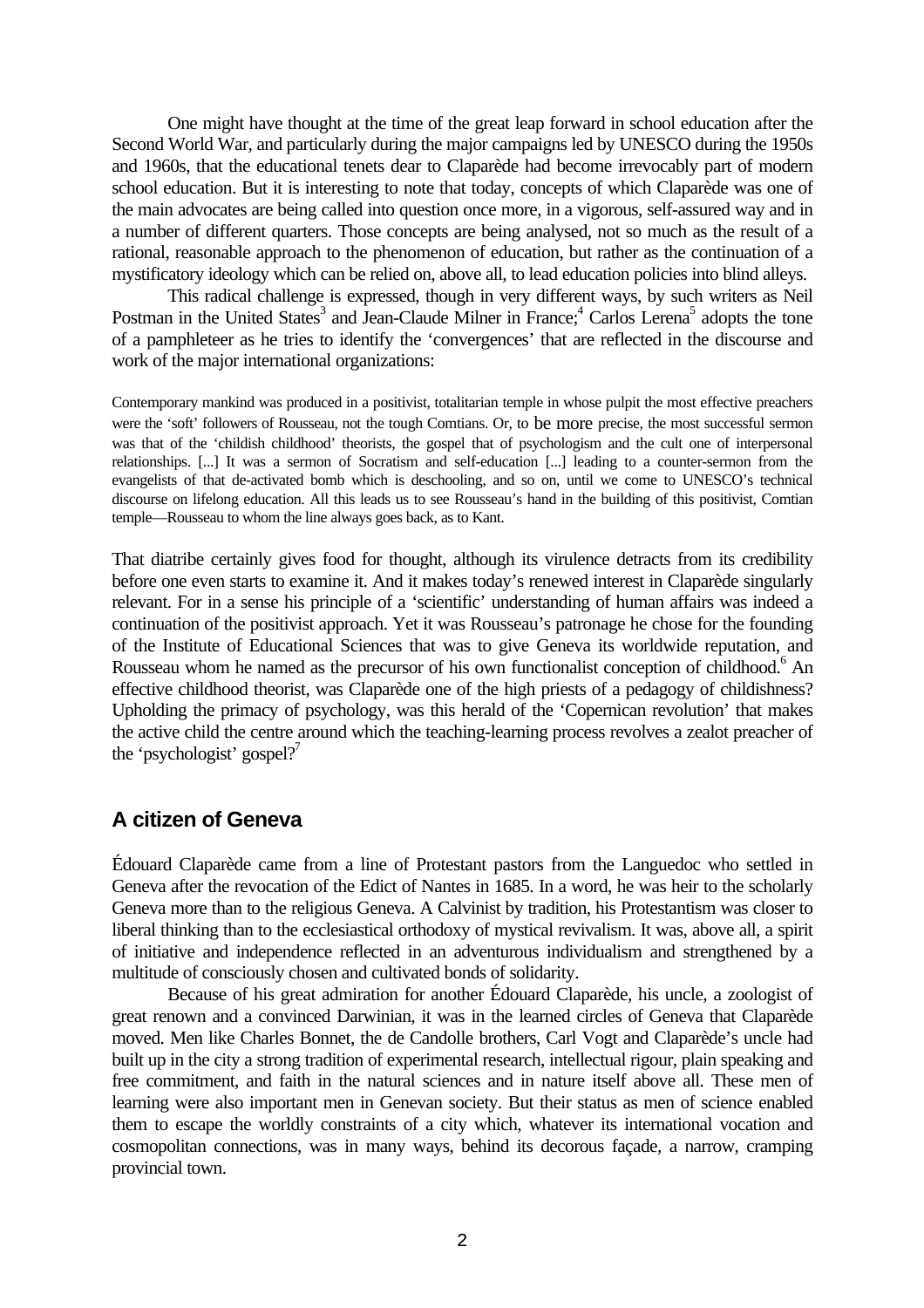Claparède had scant respect for this side of Geneva. His first writings, in 1892, were already a critique—though a moderate one—of the education he had received at the Collège de Genève. But these youthful reflections on education, while they herald the pedagogue of later years, are as much the reflections of a 'citizen'. That is what distinguishes Claparède's voice among the chorus of voices in the newly emerging human sciences. And it is the citizen one finds again in 1898, drafting an Essay on 'public opinion in its relations with reason and morality', intended as a 'work of psychology and moral politics'. Sante Bucci<sup>8</sup> has commented at length on this unpublished work.

## **Psychologist or moralist?**

But, as the 1898 essay shows, it is on psychology that Claparède pins his hopes for a reform of public opinion. Deploring the startling contradictions of collective movements, he refers, among others, to Gustave le Bon and his famous *Psychology of Crowds*. But he applies the same strictures to the privileged classes, who ought, in his view, given their level of culture, to be capable of overcoming the inhibitions and insidious social pressures, the what-will-people-say mentality and the hypocrisy that are typical of them and deepen their social responsibility.

Science is neutral, Claparède the psychologist insisted. But, along with many a contemporary adept of 'scientism', he remained convinced that, when all is said and done, the application of science to human affairs represents progress. And in his view the improvement is not merely an improved knowledge of humankind. One may say, as Carlo Trombetta does,<sup>9</sup> that in the last analysis Claparède gives precedence to an ethics of social conduct, i.e. of the conduct of Man in society. And, along with everyone who has commented on Claparède's work, one may note how eloquently his spiritual testament *Morale et politique* (1940) completes the circle, expressing the same concern fifty years on, i.e. that psychology can and must help us to invent a society in which integrity is not pushed to one side.

## **Life and works**

Claparède, militant and man of science, has left us an abundance of writings, a body of work which had a greater influence on his era than the encyclopedia entry we quoted at the beginning of this article would suggest. There are over 600 publications between 1892 and 1940, striking in the breadth of their intellectual preoccupations and the combativeness with which these are asserted, their uncompromising moral vision and the wide range of social interests to which they confidently appeal.

Claparède contributed a generous scientific flow to the specialist journals of the day, writing on the most varied of topics—so much so that one may find him somewhat impulsive. But he always combined a lively curiosity with a methodical approach. He was thus able, for example, to touch on all aspects of psychology: he had the gift of asking the right questions, an entirely Socratic gift, and one which reveals the pedagogue described for us by his students at the Rousseau Institute. But he did just as much, expending a great deal of effort and time, to popularize educational ideas and bring them to the attention of the general public in a multitude of articles published in weekly magazines and daily newspapers.<sup>10</sup> And, lastly, there are the hitherto unpublished lectures for which Carlo Trombetta has now brought us the preparatory notes, which display a powerful erudition and an eminently educative ability both to clarify a complex question and to bring out the problems in a seemingly simple one.

But the scientist was also an entrepreneur. Like the American John Deweyy, whom he admired,<sup>11</sup> Claparède could not conceive of teaching educational psychology without establishing the minimum institutional infrastructure needed to apply it. The idea for the Institute of Educational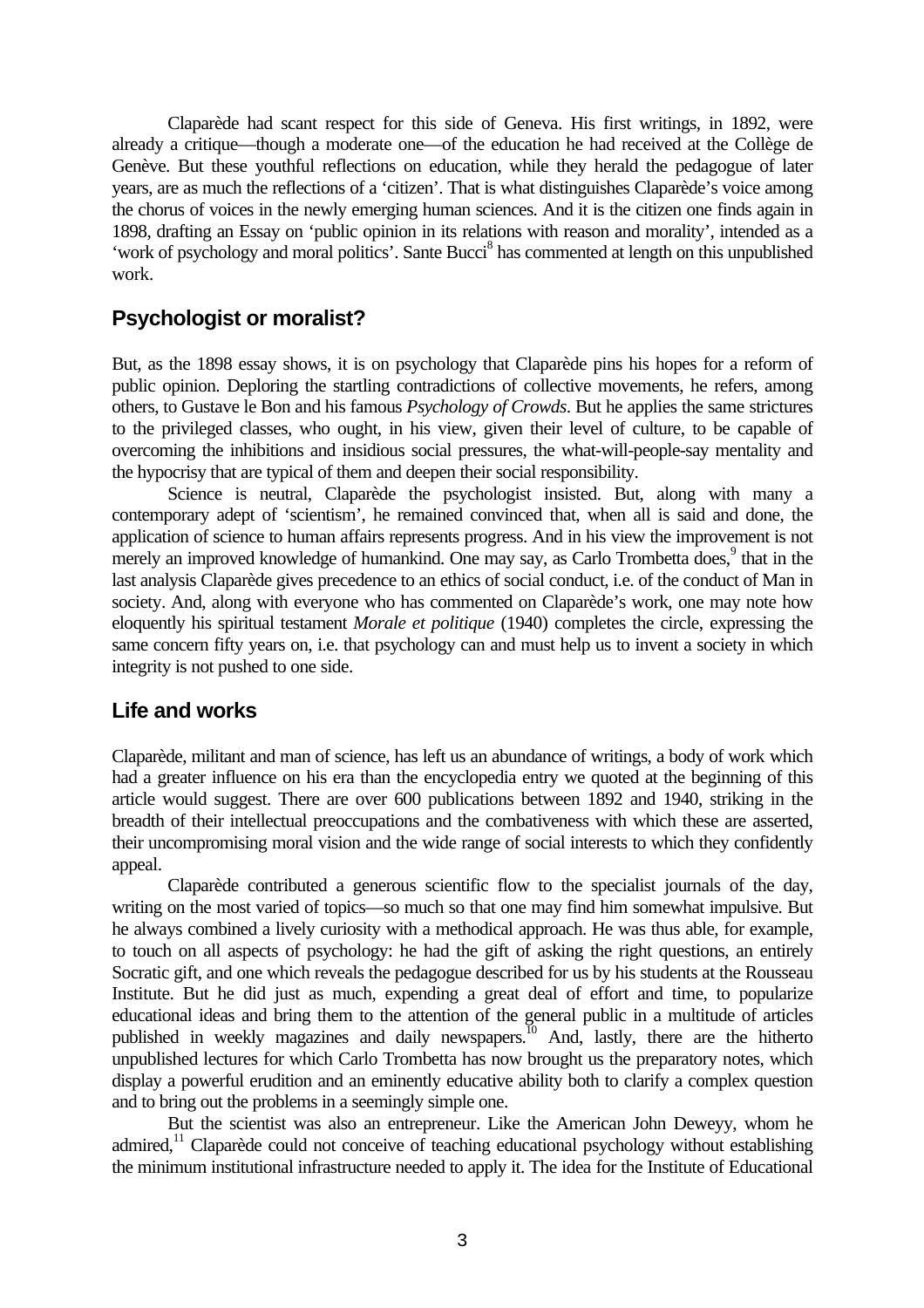Sciences he set up in 1912 was certainly not his alone, nor even was he the first to whom it occurred.<sup>12</sup> But it was his constant concern that the teaching methods used in the institute should comply with the ideals it propagated, and that it should be a real workshop where the difficult job of aligning theory and practice might be worked through. Pierre Bovet, whom Claparède called in to direct the institute, has recounted the first twenty eventful years of this college of education that set out to be 'different'.<sup>13</sup> Seen through the rose-coloured spectacles of nostalgia, the enterprise is an exciting one, an Iliad or Odyssey of the new teaching methods. Much remains to be written, but one thing is certain: it was Claparède's tenacity in the face of many constraints and vigorous opposition that enabled the great venture to get off the ground and to keep going.

We see the same tenacity in Claparède as the linchpin of the Psychological Internationale, until his death assiduously keeping the minutes of their congresses, and founding and managing the famous *Archives de psychologie*. This was how he tried to bring together that mixed bag of European researchers, cosmopolitan individualists and touchy nationalists alike, into an international learned society where rivalry would become emulation, personal conflict a confrontation of ideas, and an over-sensitive holding back of information, open co-operative exchange.

As a consistent exponent of scientism, Claparède argued for the autonomy and moral neutrality of the experimental psychology he helped to found, and as we have already seen, he regarded it as a lifelong duty to draw the attention of researchers to the fundamentally ethical nature of their task as men of science. He spelled out three requirements: intellectual integrity in research work; the responsibility of the scientist in civic affairs; and the collective commitment of men of science to counter the threat—and the tragically proven reality—of a return to barbarism. Here he considered it impossible to remain neutral. And it is fair to say, without seeking to dramatize the story for literary effect, that Claparède died on seeing the final collapse of his ideals in 1940.

## **An obsession with the 'functional'**

Perhaps we are now in a position to spell out the contradiction Claparède had to confront when he sought to found a positive, autonomous science and at the same time use it as a basis for action in areas where his most deeply held convictions were at stake. When he faces this contradiction, Claparède's thought on education reflects the solidity and, at the same time, the fragility of its foundations.

As early as 1911 Claparède had laid the foundations for a body of thought on education which, right to the end, was put forward as the application of a 'functionalist, biologist anthropology': the human being was, for Claparède, above all something which 'functions'. And the only way education could operate was by coinciding with this way of functioning, becoming one with it; instead of what was for many thousands of children the heavy, ineffective baggage, artificially added on, it should become the natural expression of their activity and development.

This functionalism is the central thread of Claparède's thought on education, the key to his anthropology. In his *Autobiography*, published by Pierre Bovet along with the 1946 posthumous edition of *Développement mental*, Claparède points this out himself. To adopt a functionalist approach to psychological phenomena is, as Claparède says, to see them above all 'from the point of view of their role in life, their place within the overall behaviour pattern at a given moment. It amounts to asking what use they are.' And he continues: 'After wondering what sleep is for, I tried to see what childhood was for, what intelligence was for, what the will was for.'

'What is it for?'—the question seems a trivial one. But we should note first of all that it ties in with the necessarily utilitarian approach of decision-makers after 1880, when they began to invest larger and larger sums in education budgets and had to ask themselves how profitable that investment would be. 'Profitability' is not a term Claparède was afraid of. We are a long way, here, from 'childishness' and a 'soft' idealization of childhood. 'Efficiency' (*rendement*) is not, for him, a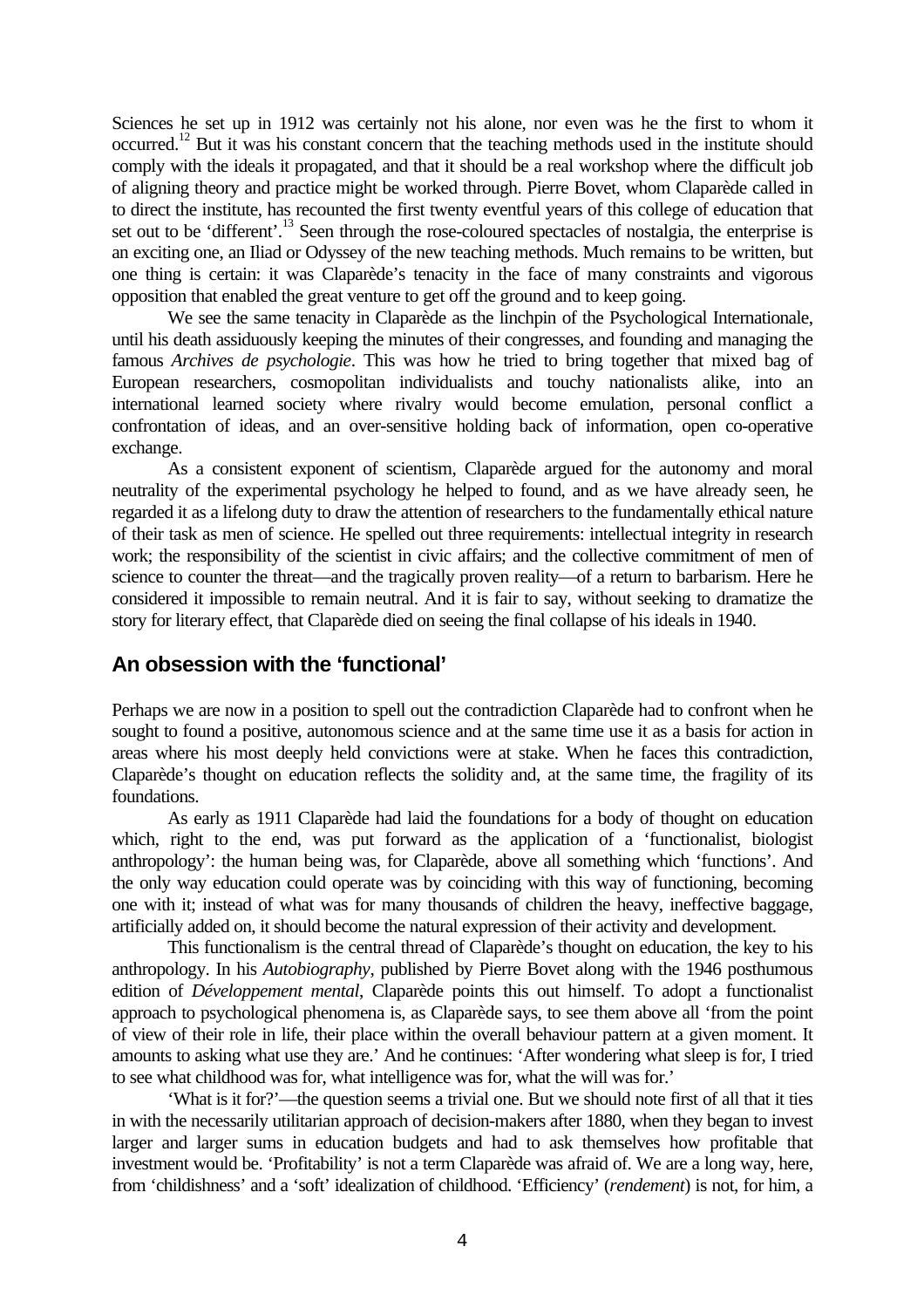negative notion in education. At the level of the study of 'individuals', he sees it as an essential component of any aptitude. For an aptitude only becomes manifest when required by an external situation imposing certain constraints on the subject.<sup>14</sup> At the level of 'social criticism', Claparède reproaches the school system precisely for failing to get the most efficient output from the intelligences it handles, and for frittering away a nation's intellectual capital. He illustrates this by pointing to the gap between educational attainment and measured intelligence: the most outstanding intelligences stagnate in school, as education is too geared to the mass of average pupils. Claparède never conceals his 'élitism', just as he always rejoices when less gifted pupils are brought up to standard.<sup>15</sup>

But this indictment of a wasteful education is a direct result of 'his conception of this life of the spirit'. And on this point, Claparède's two great metaphors are highly instructive. Robert Dottrens, who was the first primary school-teacher to receive his diploma from the Institut Rousseau and later became joint director with Piaget, sees in Claparède's opening statement in the first edition of *Psychologie de l'enfant et pédagogie expérimentale* a theme on which 'all subsequent works were to be in a way successive variations': 'That teaching must be founded on a knowledge of the child just as horticulture is founded on a knowledge of plants, would seem to be an elementary truth. Yet it is not recognized by most educators, or by almost any school authority.'<sup>16</sup> Carlo Trombetta found in the margin of a lecture on *The psychology of interest* dated 1904, a series of clock-making metaphors which he compares to a passage in *L'association des idées* (1903):

Consider a chronometer and take it apart: you will find cogwheels everywhere. Break one tooth: your chronometer will no longer work; it will no longer be of any use or value. Does it follow that it is the cogwheel that makes the machine work? Not at all; it is actually driven only by the tension of the spring. The cogwheel plays a *mechanical* role; the spring plays the *driving* role, the *vital* role, as one might say if one put oneself in the position of the chronometer itself.<sup>17</sup>

So we find the spring ranked with the plant and allotted a 'vital' role, although of course metaphorically, if one puts oneself 'in the position of the chronometer itself'. If we transpose this to the subject of education, we find the 'Copernican revolution' called for in the famous text of 1919:

Childhood has a biological role to play. [...] One must therefore study the natural manifestations of the child and make educational activity fit in with them. Methods and curricula gravitating around the child, and not the child turning as best it can around a programme decreed without reference to him; that is the Copernican revolution psychology urges on the educator.<sup>1</sup>

Two metaphors and a reversal have thus brought Claparède to the heart of the theoretical contradiction he has to tackle. On the one hand, his use of the horticultural metaphor is an invocation of 'nature' and its functioning—a functioning of a 'vital' nature, concerned with the essence of life. But what is 'life'? A scientific study of the phenomena of the living must not fall into the trap of 'vitalism', which is a purely 'verbal' response, merely evoking the mystery of a hidden property, an unobservable principle. Vitalism cannot give a satisfactory answer to the only question Claparède considers of interest to the educator, the psychological question: 'Why does it work that way?'

This sends Claparède back to 'mechanicism' and the description of structures: 'How does it work?' But does such a description allow one to take functions into account? No, says Claparède, stubbornly continuing to ask 'What is it for?' and refusing to see that this persistent question opens the way to metaphysics.

Neither mechanicism (since that is to refuse to wonder about such phenomena as the length of childhood, or interpret its utility) nor vitalism (which is to build fantasies around that interpretation); 'Life is a succession of co-ordinated actions whose function is to adapt the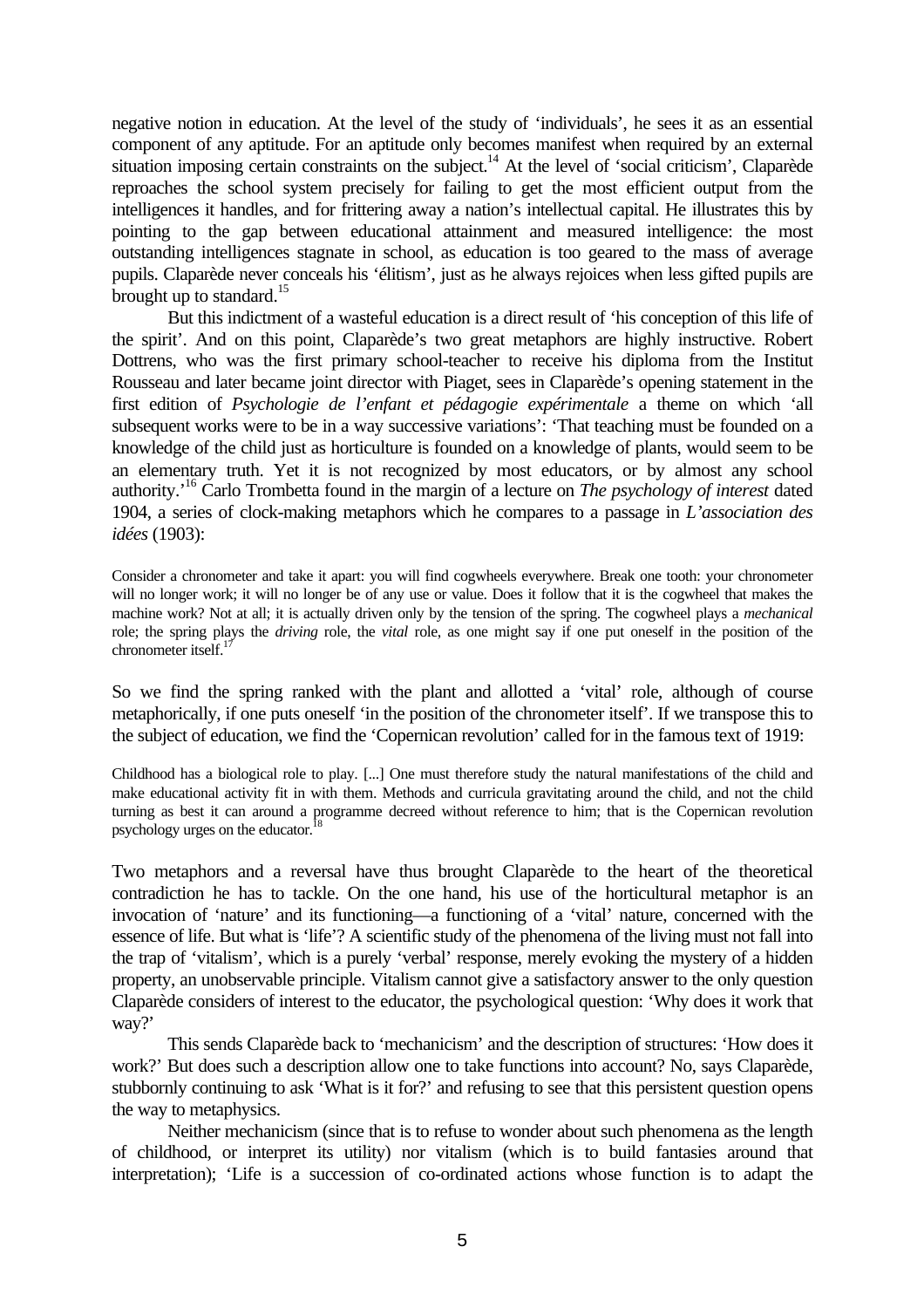organism to its environment': the formula comes from Herbert Spencer and is quoted by Bovet with reference to William James.<sup>19</sup>

But as Piaget, with his usual sagacity, has shown, the commonplaces on which Claparède's functional education and psychology are grounded are those of his time. Spencer's evolutionist anthropology supplies the central notion of 'adaptive utility'. The pragmatism of James and Dewey shows him the origin of consciousness as a history of successive readjustments of 'action' to the requirements of the environment. And lastly Claparède shares with Bergson, for example, an approach one might call 'dynamogenism': every living thing, and the child in a specific way, has its own peculiar 'driving capacity': 'The psychology of the twentieth century,' comments Piaget, 'has been from the outset, and in all respects, an affirmation and an analysis of activity. [...] Everywhere [there is] the idea that mental life is a dynamic reality, intelligence a real and constructive activity, will and personality continuous and irreducible creations.<sup>20</sup>

#### **Interest, a central concept in education**

It is relatively easy now to understand why the notion of interest reworked in the context of this functionalist anthropology, occupies a central place in Claparède's psycho-pedagogical thought. He was not naïve: he very quickly realized the mistake he had made in the very early editions of *Psychologie de l'enfant et pédagogie expérimentale* (1905) in calling for an 'attractive' education. By 1911, he had readjusted his sights: from then on he preferred the term 'functional' education.<sup>21</sup> Of course, his indignation at the plight of 'bored' and 'disconsolate' pupils in a 'life-crushing system that runs counter to nature' had in no way diminished. But interest cannot be reduced to a question of what is 'interesting'. Claparède saw it more through the popular expression 'you'd better, or else...' (*'tu as intérêt, sinon...'*), where there is perhaps a threatening, or at least a 'warning' note; it would be against the interest of the organism to fail to react in a certain way.

This is the well-trodden ground Claparède shares with Jean-Jacques Rousseau. Nature knows how to serve its own interest: 'what it does, it does well, and it is a better biologist than all the pedagogues in the world put together'.<sup>22</sup> Nature, and therefore the child in the natural state, knows its own needs, which are first and foremost to develop through action and growing. The child's interest thus lies primarily in 'play'. Claparède was to be the first to give full scope to Karl Groos' famous theory on children's play. 'What is play for?' asks Claparède the scientist, prosaically. The child plays because it is in the child's interest to play, and because he/she is therefore interested in playing.

In short, Claparède's functionalism as applied to education is a kind of 'economics' in which one can see, as it were, the foreshadowing of the modern systemic approach. Individuals in the ecosystem of their environment, driven by the dynamic of their own growth, feel 'needs' which make them turn towards their environment and are transformed into 'interest' which in turn becomes a range of changing 'interests', which become more and more complex as the individual interacts with the surroundings.

The consequences of this 'economics' as far as educational practice is concerned are, theoretically at least, easy to identify. Education is gradual adaptation, with the child's growth as the driving force. Childhood is useful *per se*. It is therefore crucially important not to rush the child through it. If interest is the mainspring of education, education is not primarily a question of punishment or even of reward, but of matching what is to be done with the subject that is to do it: discipline comes from within. A school must be active—a laboratory, not an auditorium. It must not make the child hate work. It is already a social environment, valid in itself and also constituting a preparation for adult life. The teacher is there, above all, to stimulate interest. $^{23}$ 

One has no trouble recognizing in this list the principles of the 'active schools' as formulated by Adolphe Ferrière or Pierre Bovet at the same time as Claparède, and as one finds them later in Piaget. But the particular characteristic of Claparède's contribution is the rigour—one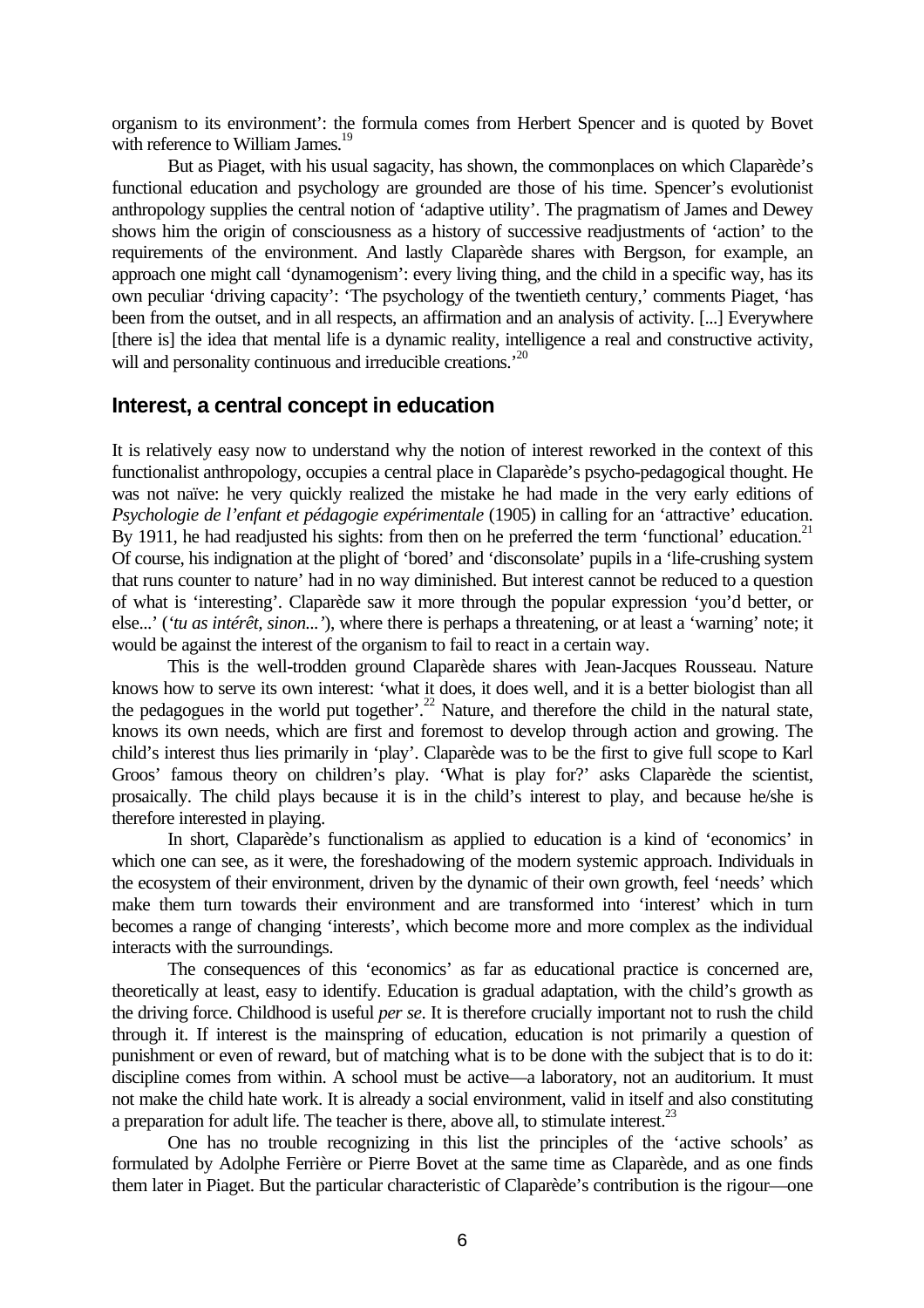might almost say rigidity—of the 'deductive' reasoning which leads him to them. What we find in Claparède is indeed the theoretical construction of a biological anthropology applied to education, while at the same time one can identify most of the slogans to be found in the 'era' of New Education in the practical recommendations he draws from it.

## **Tough or soft?**

The logic of Claparède's contribution to the science of education is seductive. But is it not simply a scientistic dressing-up of an ideology that dominated his era and has survived into ours? Alberto Munari<sup>24</sup> has recently argued that the conception of science that gave Claparède the paradigms for his work is more a continuation of approaches worked out in the eighteenth century than a precursor of those now emerging at the end of the twentieth.

Certainly, if one returns to the impertinent questions inspired by Carlos Lerena's pamphlet, it seems clear to me that, even where he reflects the modernistic psycho-pedagogic tendencies in fashion among the Western middle classes in the first half of the twentieth century, Claparède has to be classified as 'tough' rather than 'soft', to return to our previous metaphorical categorization. Claparède is anything but a spineless educator rhapsodizing over the 'child-king'. It is his anthropology that leads him to recognize childhood as a period in which foundations are laid, and to say that its level of efficiency is not very high. He does not confuse interest with pandering to whims. And for him psychology does not mean being a benevolent and sentimental listener, but a scientific undertaking that disrupts habits and inclinations.

## **Three main questions**

For my own part there are three major questions on which I would distance myself from Claparède's psycho-pedagogy, although they do not prevent me from admiring the example of the man and his work.

In the first place Claparède's 'venture' is far from having borne all the fruit he hoped for. In particular, he did not succeed in bringing educational theory and practice closer together. In 1905 he was already levelling the most damning accusations at educational practitioners. In the purest spirit of Taylorism, he helped to strengthen the position of the experts, denigrating work in the field in favour of the laboratory where only the psychologists, raised to the level of experts, are credited with a correct appreciation of what is happening in educational institutions.

The error was at the very least a 'strategic' one. It alienated him permanently from the great mass of school-teachers and, above all, aroused the animosity of those in charge of teacher training, although a broad measure of support for the 'active school' had emerged during the 1920s. This ephemeral alliance was split by petty quarrelling in which Claparède did not always play the most attractive role. $25$ 

But his mistake was just as much a question of 'theory'. On the one hand, the subsequent development of educational research has shown that the idea that one could throw light on educational practice through a purely psychological approach was to some extent an illusion. If all the 'variables' that make a situation an educational one are to be taken into account, the interdisciplinary resources of sociology, group psychology, ethno-methodology, etc., must be brought to bear. On the other hand, the Taylorist model in which the outside expert is pre-eminent has been demolished as far as the rational organization of labour is concerned by movements of the 'quality circle' type, whose paradigm is precisely the reverse of Taylor's: if they are given some encouragement and are recognized as researchers, it is the practitioners themselves who are best placed to improve efficiency. Paradoxically, this is a restatement, at the level of human productivity,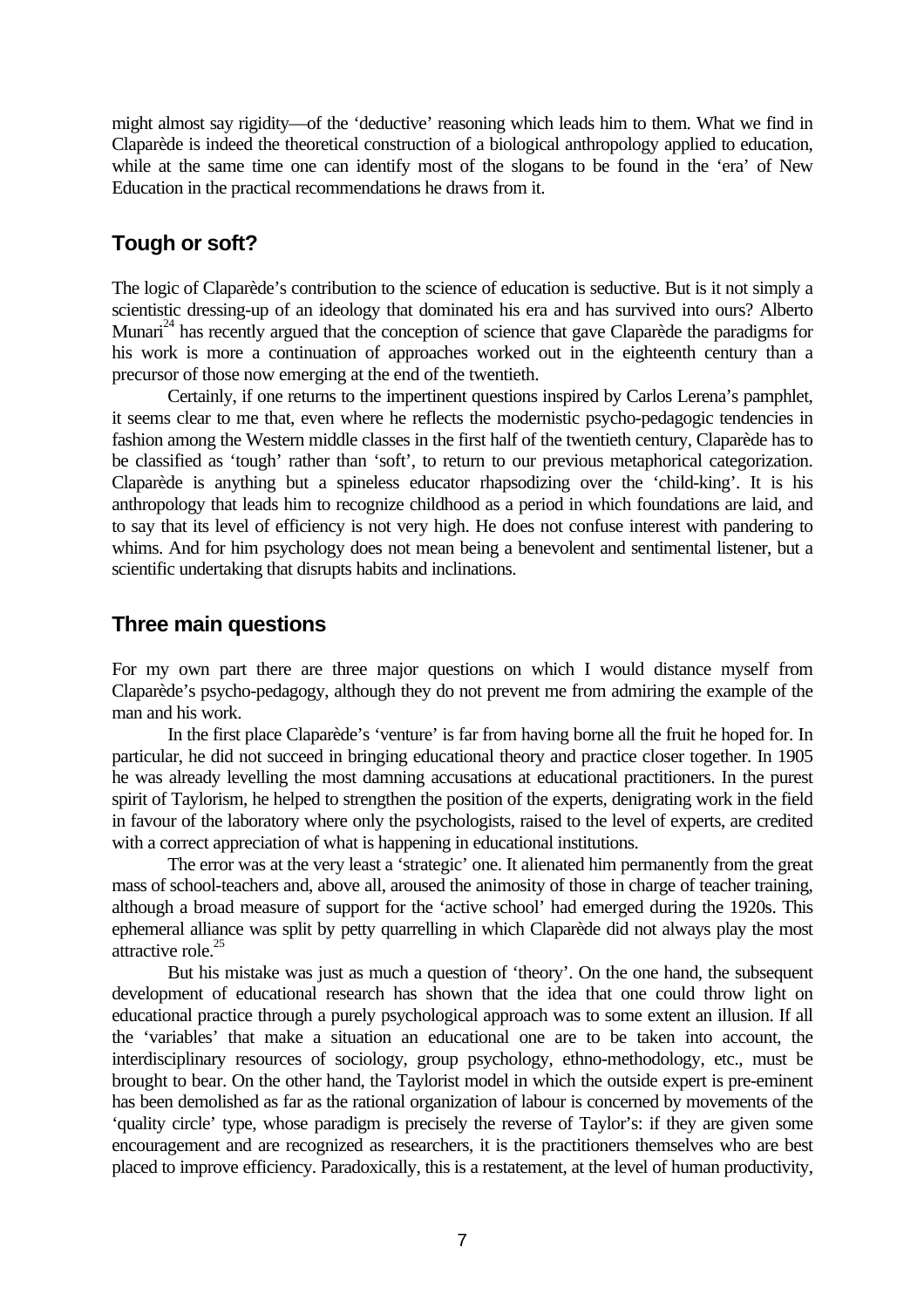of the active school's principles. Too convinced of the expert's superiority, Claparède could not see the contradiction.

In the second place, it has to be recognized that Claparède's psycho-pedagogy stopped halfway. Claparède's contemporaries did not hesitate to draw attention to the very general, theoretical, abstract nature of the educational recommendations that arose from his functionalist anthropology. On the one hand, there has always been a misinterpretation which equates interest, as defined by Claparède, a biological driving force, with the facile, manipulative demagoguery of learning through entertainment. And it is not easy to identify those responsible for this persistent misinterpretation: the misconception is shared by the sharply critical and those full of unwelcome praise alike. Integrity, by which the honest Claparède set so much store, has here given way to misunderstanding. Why should that surprise us? 'Permissiveness' as a cultural deviation in Western educational relationships has carried far more weight in the development of ways of doing, thinking and speaking than did functionalism, an attempt at scientific interpretation so pathetically restricted to the groves of Academe.

Thirdly, Claparède's concrete proposals for improving day-to-day classroom teaching are quite incommensurate with the vehemence of his denunciations. In fact he was innocent of any teaching experience under normal, humdrum, work-a-day classroom conditions. His adversaries lost no chance of reminding him of this, even when their criticisms were made in good faith; one example is Gabriel Compayré, a pillar of State education in France, who supported Claparède when he founded the Institut Rousseau, but wrote:

What bothers us are the difficulties of application. When Monsieur Claparède comes to the question of how one might make certain difficult subjects interesting, he evades the question, he refrains from answering, he declares that this is a matter of the educator's art; whereas it would be most useful to be told how one might put some interest into studies that hold none in themselves.<sup>2</sup>

It is significant that among the texts now published for the first time by Carlo Trombetta is the plan of a work entitled *Education et intérêt*, dated 1915, in which the aim is explicitly to respond to Compayré's challenge. But the only chapter that was written was a vigorous analysis of the 'disgust' and, more precisely, the psychological nausea induced by school curricula. The following chapters, which were to have shown some examples where disgust had been replaced by interest, were never written. Could they ever have been if it is true, as Michel Soëtard writes with such perspicacity,<sup>27</sup> that the message of a man like Pestalozzi is ultimately that: 'The very meaning of education and its application in teaching is based on the need to maintain a permanent link, *but a link across a yawning gulf*, between theory and practice'?

My last remark will deal with the co-existence of the psychologist and the moralist in Claparède's work and life. This has given us what one might call a 'psycho-ethics'. In applying biological functionalism to child psychology, Claparède broadened the base on which his educational approach was founded. For this psychology, in one sense, is no longer psychology. But if it has expanded, it has turned into a 'naturalistic anthropology'. Its key concept is that of 'adaptation' which, it has to be remembered, is 'theoretically infallible'—since nature cannot make mistakes about of its own interests—but is also 'in fact' in a state of 'chronic failure', since civilization, and the school in particular, has treacherously compromised it.

Claparède, ardent in his condemnations of the moral climate of society, lacked a real theory of civilization. Watching, grief-stricken, the rise of totalitarianism and the return to violence, he lacked a theory of barbarism, that 'essential barbarism' of which Pestalozzi was already defining the 'function' within society: 'The barbarism in which men live is nothing other than a consequence of nature's aspiration to culture.<sup>28</sup>

Calling on Rousseau only to construct a psychological theory, Claparède launches his attempt at reforming human relations in the name of a good and reasonable Nature. It does not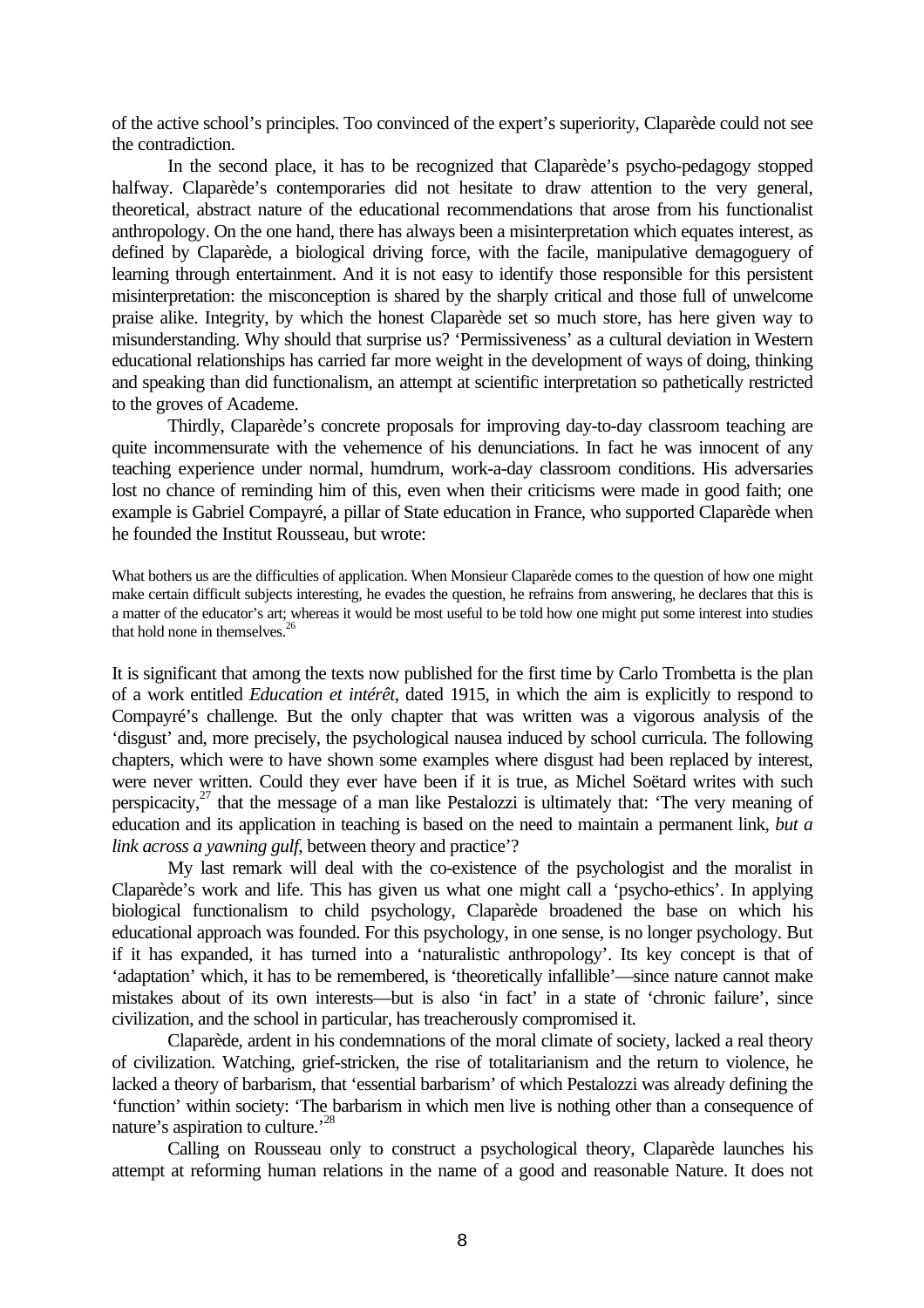occur to him that the human being might be defined in terms of artifice and 'original' denaturing. We may compare him for a moment to his contemporary, Freud, as does Mireille Cifali.<sup>29</sup> Claparède actually proposed that what Freud called 'libido' could be equated with 'interest'. Freud did not accept the proposition. And rightly so, for he could not subscribe to Claparedian economics, obsessed as he was by the notion of artifice as the key factor in the process of human civilization and an over-riding assumption of death and violence, with no place for the restoration of a 'good' nature, functioning harmoniously and evolving by itself. Claparède's 'need', a full life in search of a functional addition to life, could not be confused with Freud's 'desire', a hollow life on parole from death. Can an anthropological theory be anything but romance and drama? One may not share Freud's convictions and one may find the last word on the relationship between civilization and violence elsewhere. But he did nevertheless take the only interpretive path which can give expression to life—the path which includes life in death.

Claparède, trapped in the closed circle of an over-simplified self-adapting system, could not offer education a valid theory of the will. Samuel Roller, one of his most fervent disciples, has admirably demonstrated the limitations of Claparède's contribution on this essential educational point. Will is beyond the reach of the functional. The moment the will comes into its own, writes Roller,  $30$  can only be a 'heroic moment'. The 'joy' that stems from it cannot be reduced to the satisfaction that regulates a need. Joy, that face-to-face with death, is joy. No more and no less.

#### **Notes**

- 1. Daniel Hameline (France). Professor of educational sciences at the University of Geneva and president of the archives of the Institut Jean-Jacques Rousseau (Geneva). He was formerly a teacher at the Institut Catholique de Paris and at the Université de Paris-Dauphine. He is the author of numerous articles and books, among which we may mention: *La liberté d'apprendre* [Freedom to learn] (with others, 1967 and 1977); *Le domestique et l'affranchi: essai sur la tutelle scolaire* [The servant and the freeman: an essay on tutoring] (1977); *Les objectifs pédagogiques en formation initiale et en formation continue* [Educational objectives in initial training and recurrent training] (10th ed., 1992); *Courants et contrecourants dans la pédagogie contemporaine* [Trends and counter-trends in modern teaching] (1986); *L'éducation, ses images et son propos* [Education:its images and intents](1986). He is also the author of articles on 'Education', 'The philosophy of education', 'The history of education', 'Evaluation', 'Pedagogy: contemporary problems' in the *Encyclopaedia Universalis*, 1985 edition, and forty-six articles in *Dictionnaire de psychologie* (Paris, Presses Universitaires de France, 1991).
- 2. Édouard Claparède, *Inediti psicologici*, ed. by Carlo Trombetta, 6 vols., Rome, Bulzoni, 1981, 1982; Édouard Claparède, *Inediti psicologici*, saggio, introduzioni e note di Sante Bucci, Perugia, Universita degli Studi, 1984; Serge Rogowski, *La fonction de l'éducation dans la pensée d'Édouard Claparède*, Lyons, University of Lyons II, 1982 (Doctoral thesis); Proceedings of the Rome (1983) and Geneva (1984) symposia, special issue of *Studi di psicologia dell'Educazione*, 1984, no. 3. Three less recent publications may also be noted: Alfred Berchtold, *Centenaire de la naissance d'Édouard Claparède*, Geneva, Faculté de psychologie et les sciences de l'éducation (FPSE), 1973; 'Trois pionniers de l'éducation nouvelle: É. Claparède, H. Wallon, H. Bouchet', *Le Binet Simon—Bulletin de la société Alfred Binet et Théodore Simon* (Lyons), 1973, no. 73, p. 242–304. (Special issue); *Edouard Claparède*, OMEP national day, Paris, 1976, proceedings published by the Comité Français pour l'Éducation Pré-scolaire, Paris, 1976.
- 3. Neil Postman, *Teaching as a conserving activity*, New York, Delacorte Press, 1979.
- 4. Jean-Claude Milner, *De l'école*, Paris, Editions du Seuil, 1983.
- 5. Quoted by Antonio Novoa, *La professionalisation des enseignants au Portugal*, Geneva, 1986. (Doctoral thesis.)
- 6. Cf. Edouard Claparède, *L'éducation fonctionnelle*, Neuchâtel; Paris, Delachaux & Niestlé, 1931, p. 97–136.
- 7. George Snyders has been reviewing trends stemming from the New Education from a Marxist standpoint for over twenty years. George Snyders, *Pédagogie progressiste*, Paris, Presses universitaires de France, 1971; and *Où vont les pédagogies non-directives?*, Paris, Presses universitaires de France, 1973.
- 8. *Inediti pedagogici*, op.cit., p. 5–15. Some penetrating views of 'Édouard Claparède and his times' had already been developed by Alfred Berchtold in *Centenaire de la naissance d'Édouard Claparède*, op. cit., p. 78–96.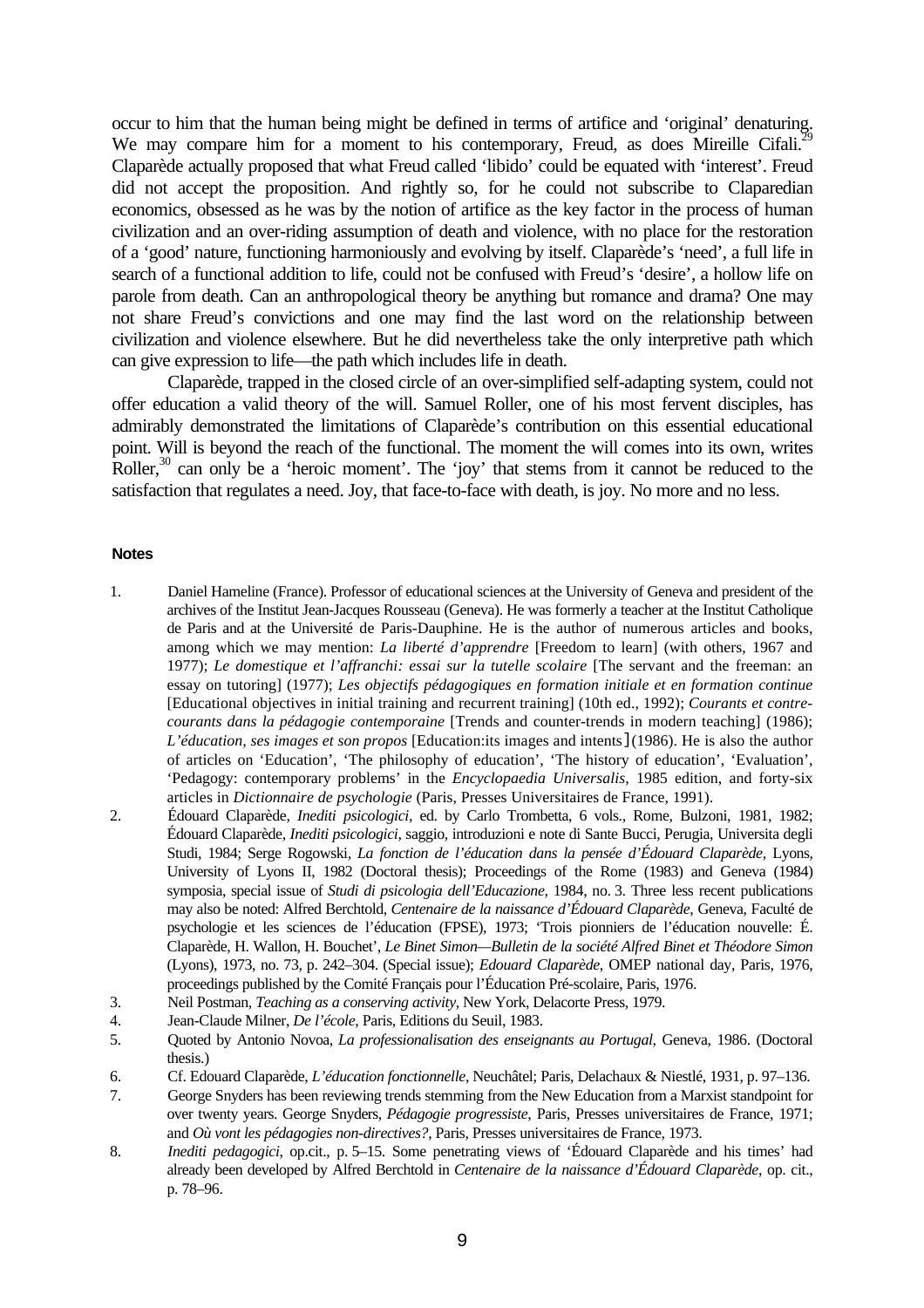- 9. *Inediti psicologici*, op. cit., vol. I, p. 45.
- 10. These articles have been published together in the three editions of *Causeries psychologiques*, Geneva, Naville, 1933, 1935 and 1937.
- 11. In 1913 Claparède wrote a long preface to a translation of several articles by John Dewey published under the title *L'école et l'enfant*, 7th ed., Neuchâtel; Paris, Delachaux & Niestlé, 1967.
- 12. In 1911, Maurice Millioud had put forward to the Lausanne Faculty of Literature a project which was to inspire the work of the Genevan intellectuals.
- 13. Cf. Pierre Bovet, *Vingt ans de vie, l'Institut Jean-Jacques Rousseau de 1912 à 1932*, Neuchâtel; Paris, Delachaux & Niestlé, 1932.
- 14. *In:* Édouard Claparède, *Comment diagnostiquer les aptitudes chez les écoliers*, Paris, Flammarion, 1923, p. 29 ff.
- 15. Cf. Édouard Claparède, 'Succès scolaire et intelligence', *Journal de Genève*, 21 March 1935; *In: Causeries psychologiques* (Geneva, Naville), 1937, 3rd series, p. 10–15.
- 16. *In:* Édouard Claparède, *Psychologie de l'enfant et pédagogie expérimentale*, 6th ed., Geneva; Paris, Kündig & Fischbascher, 1916, p. 1.
- 17. Quoted by C. Trombetta, *Inediti psicologici*, op. cit., vol. 1, p. 34.
- 18. *In:* Édouard Claparède, 'Les nouvelles conceptions éducatives et leur vérification par l'expérience', *Scientia* (Milan), no. 35, 1919, p. 3–5.
- 19. Cf. Pierre Bovet, *William James psychologue: l'intérêt de son oeuvre pour les éducateurs*, Neuchâtel, Rossier & Grisel, 1910, p. 3.
- 20. *In:* Jean Piaget, *Psychologie et pédagogie*, Paris, Gonthier, 1969, p. 213.
- 21. Cf. Édouard Claparède, 'La conception fonctionnelle de l'éducation', *Bulletin de la société libre pour l'étude psychologique de l'enfant* (Paris), 1911, vol. 11, p. 45 ff.
- 22. *In:* Édouard Claparède, *Psychologie de l'enfant et pédagogie expérimentale*, op. cit. p. 487.
- 23. Adapted from Robert Dottrens, 'Édouard Claparède', *Le Binet Simon*, op. cit., p. 259.
- 24. Alberto Munari, 'Édouard Claparède: quelles sciences de l'éducation?', *Studi di psicologia dell'educazione*, vol. 3, Rome, 1984, p. 92–97.
- 25. Cf. Lisiane Millet, *L'instituteur vaudois en mal d'université: le débat sur la formation des maîtres primaires vaudois entre 1920 et 1930*, Geneva, FPSE, 1983. Cf. D. Hameline, 'Édouard Claparède, la force et la fragilité', Preface to *Inediti psicologici*, op. cit.,L p. ix–xx.
- 26. Quoted in *Inediti psicologici*, op. cit., vol. 1, p. 106–07.
- 27. Cf. Michel Soëtard, 'Le problème de l'unité des sciences de l'éducation: approche historique et philosophique', *Éducation comparée* (Paris), 1983, vol. 31–32, p. 130; *Pedagogica historica* (Gent), vol. XXI(2), 1981, p. 437; *Païdeia* (Warsaw), 1983, vol. X, p. 117.
- 28. Quoted by Michel Soëtard in 'Éducation, (multi)-culturalism et sauvagerie essentielle: approche philosophique et historique', *In:* Wolfgang Mitter and James Swift, *Education and the diversity of cultures/l'éducation et la diversité des cultures/Erziehung und die Viefalt der Kulturen.* vol. 1, Cologne, Bölhau Verlag, 1985, p. 93–106. (Report of the Comparative Education Society in Europe, General Meeting, 11th, Würzburg, Germany, 1983.)
- 29. Cf. Mireille Cifali, 'Entre Genève et Paris: Vienne. éléments pour une histoire de la psychanalyse', *Le blocnotes de la psychanalyse* (Geneva), 1982, vol. 2, p. 91–130.
- 30. Samuel Roller, 'Édouard Claparède et l'éducation de la volonté', *In:* Berchtold, op. cit., p. 38–45.

#### **The main works of Édouard Claparède**

The most recent and most complete bibliography on Claparède's work was created by Carlo Trombetta and appears at the beginning of his book: *Édouard Claparède psicologo*, Rome, Armando editore, 1989, p. 11–13.

Claparède, E. *Quelques mots sur le Collège de Genève.* Geneva, Stapelmohr, 1892.

- ——. *Du sens musculaire à propos de quelques cas d'hémiotaxie post-hémiplégique.* Geneva, Eggimann, 1897. (Thèse de doctorat en médecine.)
- ——. *L'association des idées*. Paris, Dion, 1903.
- ——. *Psychologie de l'enfant et pédagogie expérimentale*. Geneva, Kündig, 1905. Eleventh ed., 2 v. Neuchâtel; Paris, Delachaux & Niestlé, 1964. (I: Les méthodes; II: Le développement mental) with a study by Jean Piaget. English edition: *Experimental pedagogy and the psychology of the child*, published 1911.
- ——. *Un institut des sciences de l'éducation et les besoins auxquels il répon.* Geneva, Kündig, 1911. Repris dans *L'école sur mesure,* 2e éd., 1953.
- ——. Jean-Jacques Rousseau et la conception fonctionnelle de l'enfance. *Revue de métaphysique et de morale* (Paris), 1912, vol. XX (3), p. 391–416. Reprinted *In: L'éducation fonctionnelle.* 1931.